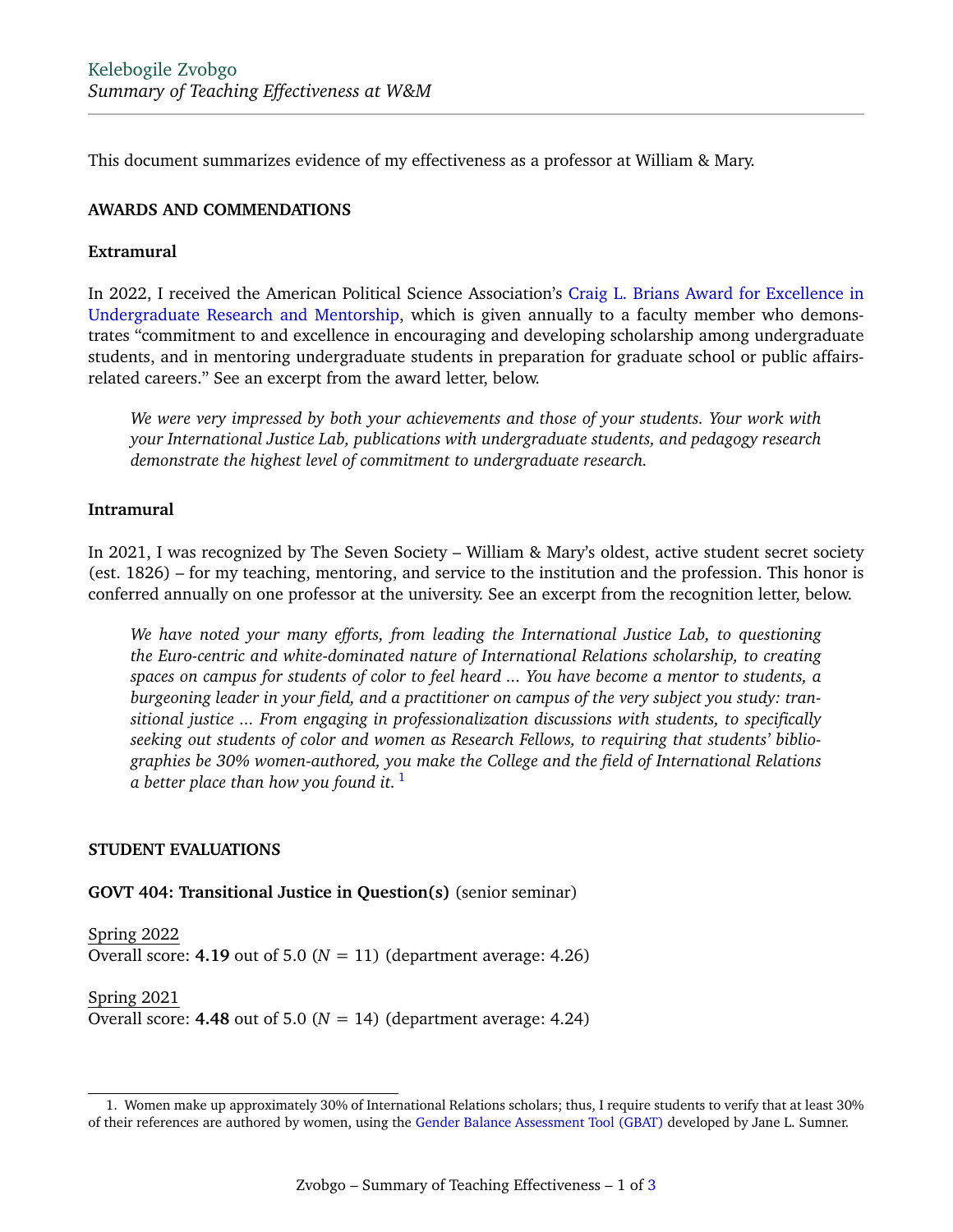# **GOVT 391: Human Rights** (intermediate lecture)

Fall 2021 Overall score: **4.14** out of 5.0 ( $N = 55$ ) (department average: 4.32)

# **GOVT 150: Constructing Human Rights** (first-year seminar)

Spring 2022 Overall score: **3.96** out of 5.0 ( $N = 15$ ) (department average: 4.26)

#### **Excerpts from open-response items** (sampled from pool of evaluations, 2021-present)

#### *Growth-oriented pedagogy*

- I really liked this class and found the scaffolding system to be an effective way to both teach and assess the course.
- She had high expectations for her students which really encouraged us to do our best work.
- Professor Zvobgo really pushed us and had high expectations ... it pushed me to work harder and it made my improved grades feel even more rewarding.
- The course is demanding, but the expectations are made very clear from the start.
- With regards to grading, her feedback was very helpful in writing our final papers.
- Her comments are useful in helping us to become better writers and scholars.
- I feel like I produced something useful and important by the end of it. I have a much better grasp of how political science research should be done.

#### *Ability to facilitate group discussions*

- She held an open, welcoming space for us to always discuss our concerns with transitional justice and politics both on a local and national scale, and it allowed the class to have a lot of discussions that I have never been able to have before ... As a woman of color in her class, her presence made me feel more comfortable speaking up about issues and made me feel more seen and heard.
- Also, this class produced some of the most interesting discussion of my College career Prof. Zvobgo is amazing !
- She used humor to connect with students and encouraged participation.
- She incorporates student participation into class well.
- The class content was always very captivating and she always left room for great class discussion.

#### *Ability to teach core concepts, including through activities and examples*

- The topics in the class were really interesting, especially with how Professor Zvobgo encouraged us to consistently apply the ideas and topics we were learning about to the US context.
- Each reading had a purpose that built on earlier concepts in order to strengthen our understandings of the course.
- I feel like I have learned so much from this course and have found that this is one of the few classes that is presented so well that I find myself excited to relay information to friends/family.